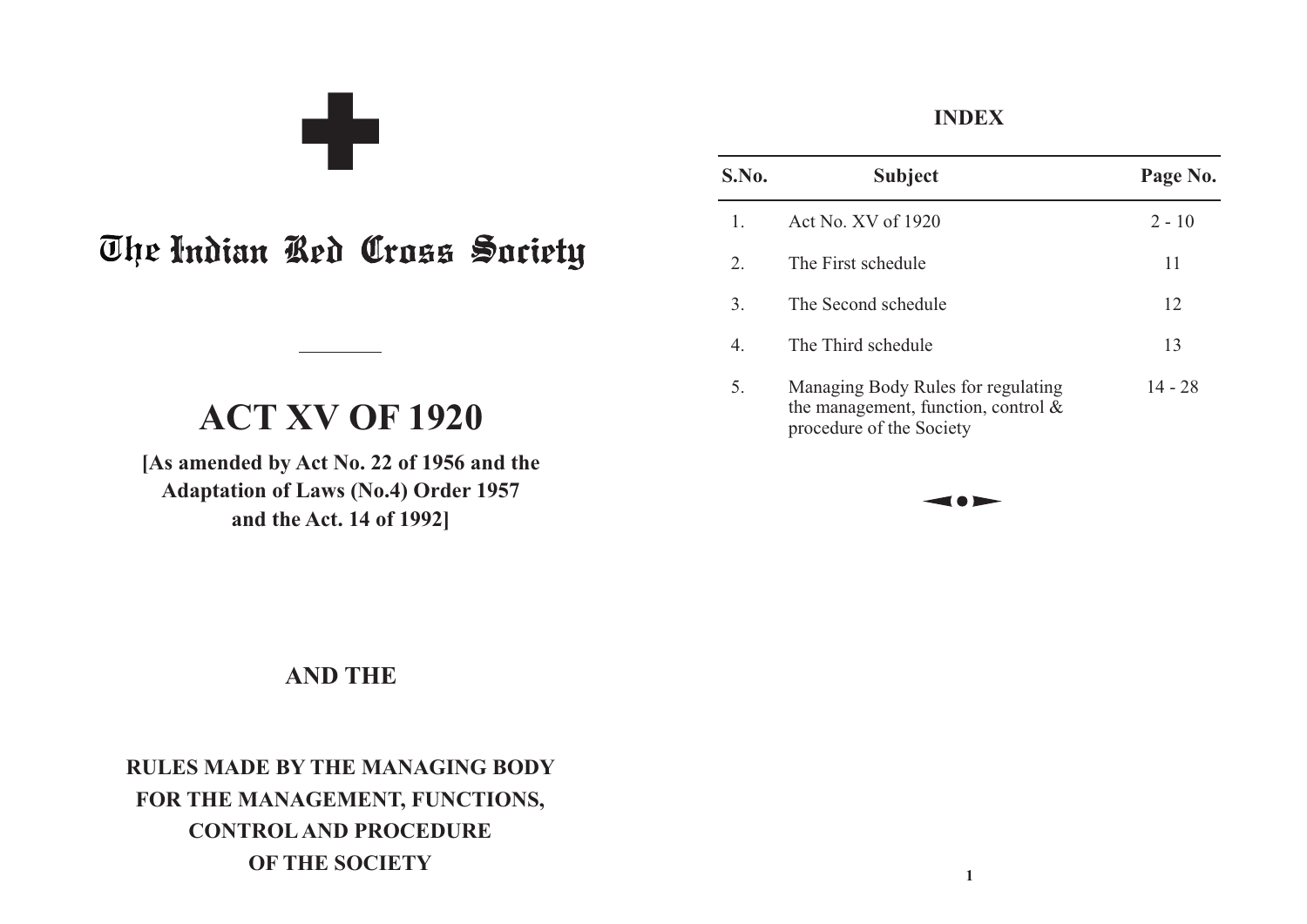# **Act No. XV of 1920**

#### **An Act to constitute Indian Red Cross Society**

WHEREAS it is expedient to provide for the future administration of the various monies and gifts received from the public for the purpose of medical and other aid to the sick and wounded and other purposes of alike nature during the late war, and more especially for the administration of the monies and property held by a Committee known as the Joint War Committee, Indian Branch, of the Order of St. John of Jerusalem in England and the British Red Cross Society.

AND WHEREAS it is expedient to constitute an Indian Red Cross Society with a view to the continuation in peace time, on a wider basis and with a wider purpose, of the work carried on by the said Committee during the war, and to provide for the affiliation therewith of other Societies and Bodies having similar objects; it is hereby enacted as follows:

1. This Act may be called the Indian Red Cross Society Act 1920. Short title and extent.

2. There shall be constituted by this Act a Society to be of Indian Red known as the Indian Red Cross Society (hereinafter called the Society). The first Members of the Society shall be nominated by persons who immediately before the commencement of this Act were members of the Joint War Committee, Indian Branch, of the Order of St. John of Jerusalem in England and the British Red Cross Society (hereinafter called the Committee) at a meeting to be summoned and held for the purpose in accordance with the usual practice of the Committee within three months from the commencement of this Act. The number of Members to be so nominated shall not be less than twenty five or more than fifty. Constitution Cross Society

3. The Committee shall also at the same meeting appoint from among the Members nominated under Section 2, the Managing Body of the Society (hereinafter called the Appointment of Managing Body.

Managing Body), the Members of which shall hold office as such until a new Managing Body is appointed as hereinafter provided. The number of members of the Managing Body shall not be less than ten or more than thirty.

4. The first Members of the Society and all persons Incorporation who may hereafter become Members thereof so long as they continue to be, are hereby constituted a Body corporate under the name of the Indian Red Cross Society, and the said Body shall have perpetual succession and a common seal with power to hold and acquire property, movable and immovable, and shall sue and be sued by the said name.

4A. The President of India shall be the President of the President of Society (hereinafter referred to as the President). the Society

4B. (1) Notwithstanding anything contained in Section Composition 3, the Managing Body shall consist of the following of Managing members namely: Body

- a) Chairman to be nominated by the President for such term as he may deem fit;
- b) Six members to be nominated by the President for such term as he may deem fit;
- c) Twelve members to be elected by the State Branch Committees for a term of two years in accordance with the rules made by the Managing Body under section 5;

Provided that not more than one member shall be elected by any State Branch Committee;

Provided further that no member, elected under this section, shall hold office continuously for more than two terms.

(2) The Managing Body existing immediately before the commencement of the Indian Red Cross Society (Amendment) Act, 1992 shall cease to exist and the Chairman and all the members of the said Body shall be deemed to have vacated their offices on such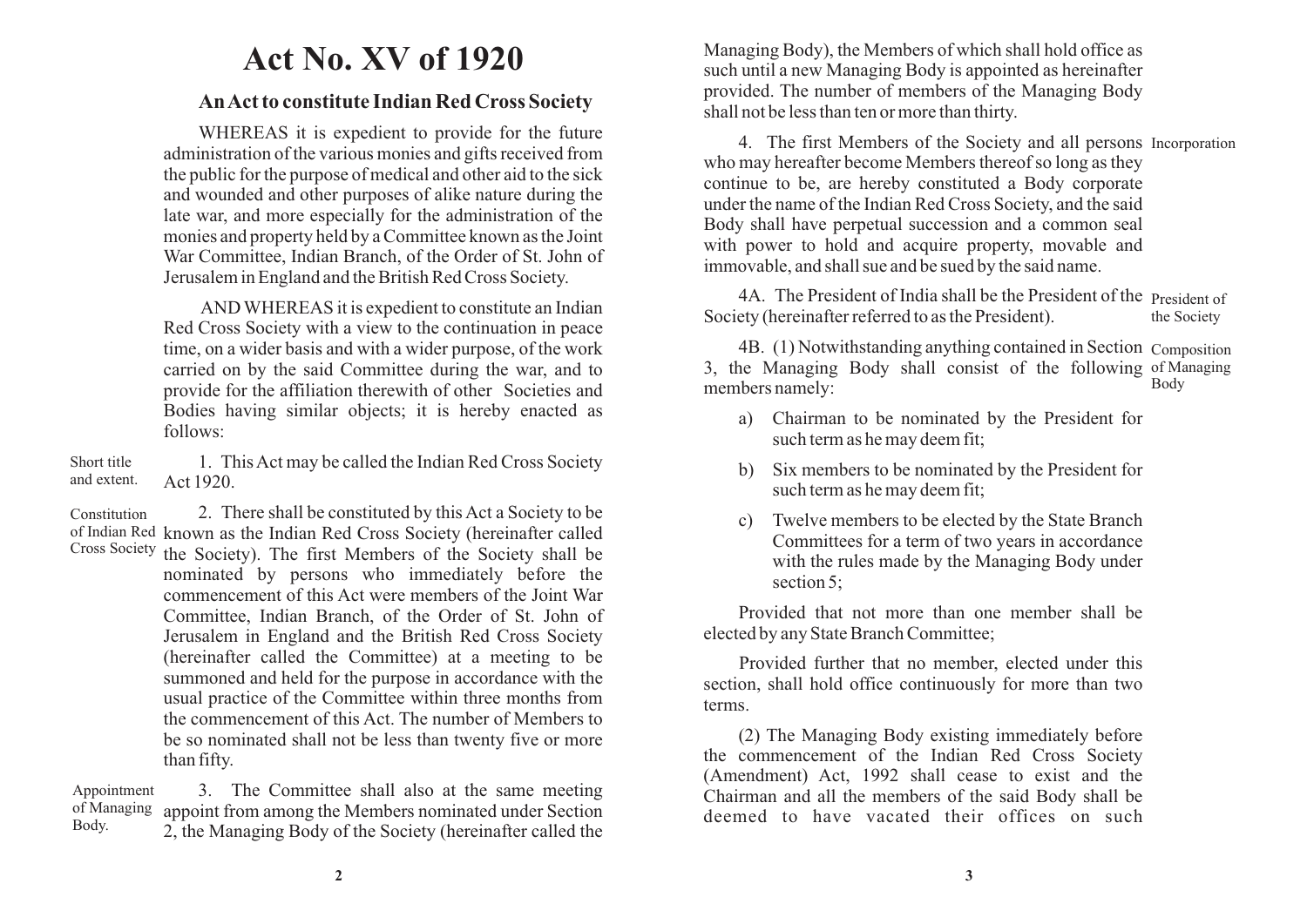commencement and the Managing Body shall be reconstituted within a period of six months from such commencement in accordance, with the provisions of Sub-Section (1) and until it is so reconstituted, the President may authorize any person or body of persons to exercise and discharge all the powers, functions and duties which may, under the provisions of this Act or the Rules made thereunder, be exercised or discharged by or on behalf of the Managing Body.

4C. (1) The Managing Body shall, with the previous approval of the President appoint a Secretary General and a Treasurer of the Society. Secretary General and Treasurer of the Society.

> (2) The term of office and the conditions of service of the Secretary General and the Treasurer shall be such as the Managing Body may determine by Rules made under Section 5.

> Provided that the term of office and conditions of service of the Secretary General and the Treasurer may be varied in like manner by the Managing Body.

> (3) Not withstanding anything contained in any contract or agreement and notwithstanding any judgment, decree or order of any court, tribunal or authority or anything contained in any other provision of this Act or the Rules made thereunder, the term of office and conditions of service of any person appointed as the Secretary General of the Society at any time before the commencement of the Indian Red Cross Society (Amendment) Act, 1992 may be varied by the Managing Body with the previous approval of the President.

4D. (1) The powers and functions of the Chairman shall  $he -$ Powers and functions of the Chairman

and Vice-Chairman

- (a) to preside over the meetings of the Managing Body and all other Committees set up by the Managing Body of which he is the Chairman;
	- (b) to re-appropriate, on the advice of the Treasurer of the Society, budgetary allocation from one

major head of account to another major head of account;

- (c) to authorize, on the advice of the Treasurer of the Society, expenditure on items not contemplated in the Annual Budget of the Society, subject to the availability of funds;
- (d) to institute, if necessary, disciplinary proceedings against officers of and above the rank of Deputy Secretary of the Society;

Provided that the final decision on the basis of the disciplinary proceedings so instituted shall be taken,

- (i) in case of the Secretary General of the Society, with the previous approval of the President.
- (ii) in other cases, with the previous approval of the Managing Body.

(2) The powers and functions of the Vice-Chairman shall be -

- (a) to exercise the powers and perform the functions conferred on the Chairman under sub-section (1) or delegated to him under sub-section (3), in the absence of the Chairman on leave or on tour abroad or for any other similar reasons;
- (b) to act as ex-officio member in all the Committees or sub-Committees appointed by the Managing Body.

(3) The Chairman and the Vice-Chairman shall, in addition to the powers exercisable by them under subsection (1) and (2), exercise such other financial and administrative powers as may be delegated to them by the Managing Body in accordance with rules made by it under Section 5.

4E. (1) If, at any time, the President is of the opinion –

(a) that there has been gross failure in the to supersede management of the affairs of the Society by the the Managing Managing Body; or the President Body.

Powers of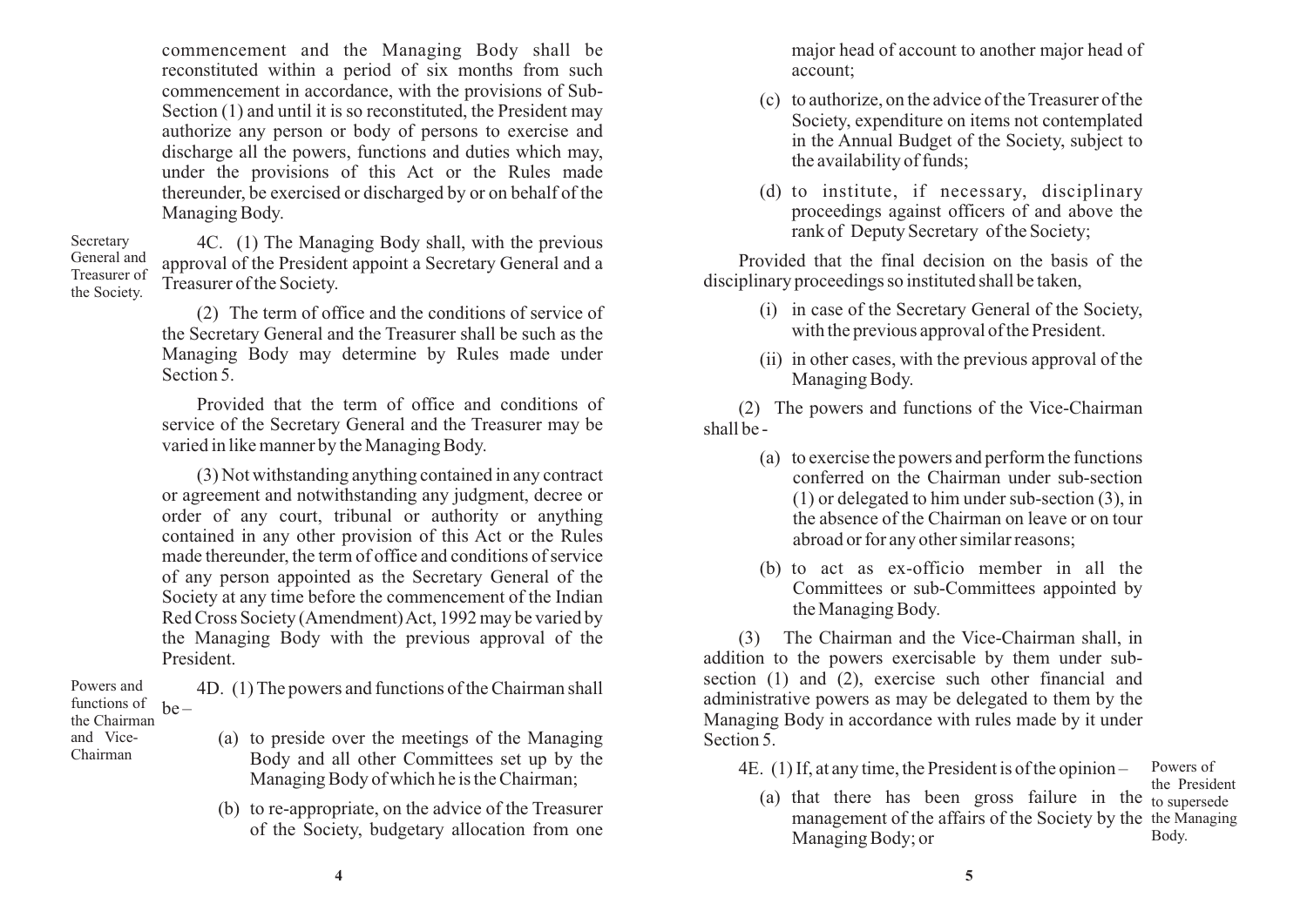(b) that the Managing Body is acting in a manner which is prejudicial to carrying out the objectives of the Society,

the President may, by order in writing supersede the Managing Body for such period, not exceeding six months, as may be specified in the order.

Provided that before issuing an order under this subsection, the President shall give a reasonable opportunity to the Managing Body to show cause why it should not be superseded and shall consider the explanations and objections, if any, of the Managing Body.

(2) Upon the issue of an order under sub-section (1) superseding the Managing Body: -

- (a) all the members of the Managing Body shall, as from the date of supersession, vacate their offices as such;
- (b) all the powers, functions and duties which may, under the provision of this Act or the Rules made thereunder, be exercised or discharged by or on behalf of the Managing Body shall, until the Managing Body is reconstituted, be exercised and discharged by such person or body or persons as the President may appoint in this behalf.

(3) On the expiration of the period of supersession specified in the order issued under sub-section (1) the President may extend the period of supersession for a further period not exceeding six months as may be recommended by the person or body of persons appointed under clause (b) of sub-section (2);

Provided that the President may, at any time before the expiration of the period of supersession, whether as originally specified under sub-section (1) or extended under this sub-section, take such steps as are necessary to reconstitute the Managing Body in accordance with the provisions of Section 4B.

5. (1) The Managing Body may, with the approval of Power to the President make Rules for the management, functions, make Rules. control and procedure of the Society. The Rules may provide among other matters for the following namely: -

- (a) the conditions of membership of the Society;
- (b) the appointment and term of the office of Members of the Managing Body;
- (c) the choice of representatives on International and other Committees;
- (d) the procedure of election of members by State Branch Committees;
- (e) the constitution of Finance, Medical and other Committees and the delegation of powers to them;
- (f) the powers exercisable by the Managing Body in supervising the activities of State Branch Committees;
- (g) delegation of financial and administrative powers to the Chairman and the Vice-Chairman;
- (h) disqualifications for membership of the Managing Body;
- (i) the term of office and conditions of service of the Secretary General and the Treasurer and other officers of the Society;
- (j) the regulation of the procedure generally of the Society and the Managing Body.

(2) The Central Government shall cause every Rule made under this section to be laid as soon as may be after the Rule is made before each House of Parliament, while it is in session, for a total period of thirty days which may be comprised in one session or in two or more successive sessions, and if, before the expiry of the session immediately following the session or the successive session aforesaid,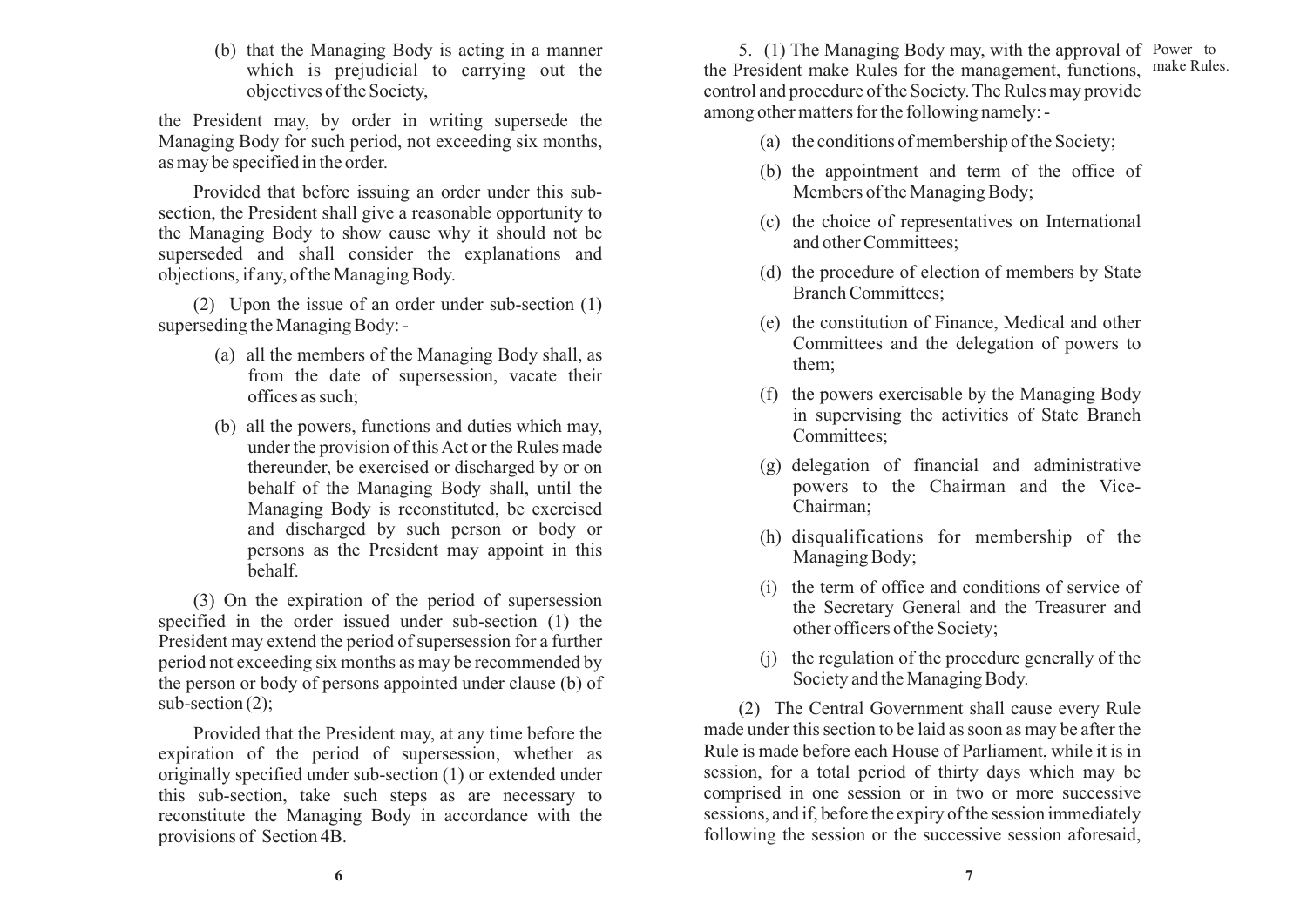both Houses agree in making any modification in the Rule or both Houses agree that the Rule should not be made, that Rule shall thereafter have effect, only in such modified form or be of no effect, as the case may be; so, however, that any such modification or annulment shall be without prejudice to the validity of anything previously done under that Rule.

6. Upon the nomination of the first Members of Society and the appointment of the Managing Body: - Dissolution and transfer of property of Joint War

Committee.

(a) the Committee shall be dissolved;

- (b) all property movable, or immovable, of or belonging to the Committee shall vest in the Society and shall be applied by the Managing Body to the objects and purposes hereinafter set out; and
- (c) all the debts and liabilities of the Committee shall be transferred to the Society, and shall thereafter be discharged and satisfied by it out of the aforesaid property, and each and every Member of the Committee shall be wholly discharged therefrom.

7. Notwithstanding anything contained in any appeal for subscriptions or gifts to or for the purposes of the may be applied. Committee, the Managing Body may in its discretion apply:-Purposes to which Funds of the Society

- (a) either the corpus or the income or any part of such corpus or income of any property vested in it under Clause (b) of Section 6 for the relief of sickness, suffering or distress caused by the operation of war in India or in any other country in which Expeditionary Forces from India may, from time to time, be employed and for purpose cognate to that object and in maintaining of Red Cross Depots for military purposes;
- (b) in accordance with the provisions of Section 8, the income only of any such property but not the

corpus or any part thereof for the relief of sickness of suffering in India, whether due to the operation of war or not, or in pursuance of any of the objects set forth in the first schedule.

8. (1) If Branch Committees consisting of Members of the Constitution Society are constituted in any of the States in India specified of Branch in the Second Schedule, then, subject to the requirements of Committees. the Managing Body for the purposes of Clause (a) of Section 7 and Section 13 and any provision for expenses of management, the income of the property which has been vested in the Society under Clause (b) of Section 6 shall be distributed annually among such Branch Committees in the proportion shown in the said Schedule, to be expended by them and at their discretion upon all or any of the objects referred to in Clause (b) of Section 7.

(2) The Central Government may, by notification in the Gazette of India, direct that any part of India specified in the first column of the Second Schedule shall be excluded there from or that any part of India not specified therein shall be included therein and that the percentages specified in the second column of the said Schedule shall be varied as required by any such exclusion or inclusion.

(3) On the issue of a notification under Sub-Section (2) the Second Schedule shall be deemed to be amended in accordance with such notification.

(4) No notification under Sub-Section (2) shall be made without the consent of every Branch Committee constituted in any part in India for the time being included in the Second Schedule.

9. The Managing Body may also affiliate to the Society any Affiliation other Society or Body whether constituted in India or in any of other other country having all or any of the objects and purposes Societies. referred to in Section 7, and may provide for the allocation and distribution of funds, through such Society or Body, to or for any such object or purposes.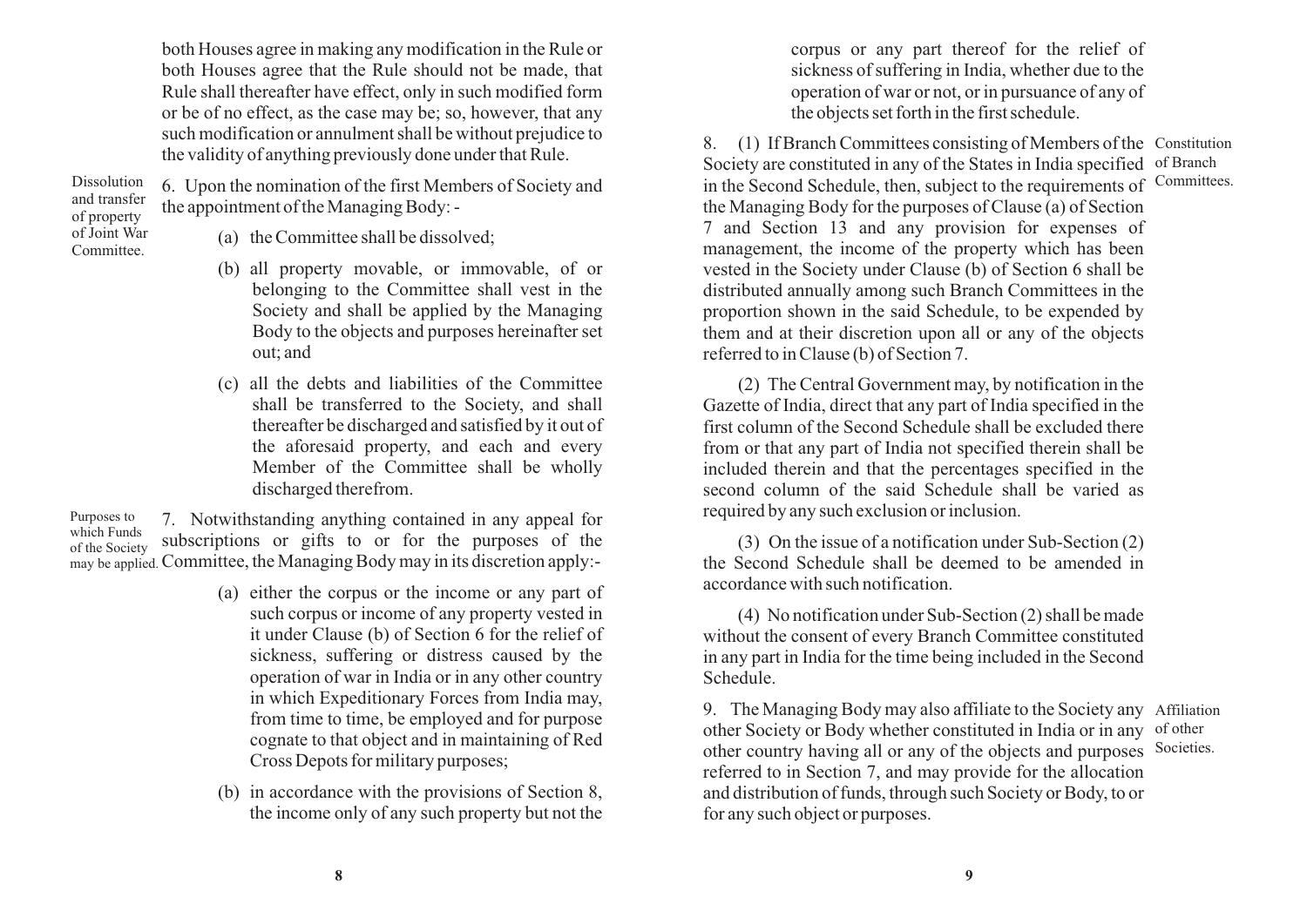10. The Managing Body shall have authority to determine Decision of Managing

in all cases what matters properly fall within the scope of

Body as to Clause (b) of Section 7, and its decision in all such matters shall be binding on all Branch Committees and affiliated Societies or Bodies. purposes final.

Receipt and 11. The Managing Body may also receive and hold gifts of whatsoever description either for the general purpose of the use of gifts. Society or for any particular purpose and on receipt of such gifts may, subject to the provisions of Rules made under Section 5, apply the same to such purposes, either directly or through Branch Committees, or Societies or Bodies affiliated under Section 9.

Powers of Branch

12. Subject to the provisions of Rules made under Section 5, and the powers of supervision exercisable by the Managing Body thereunder each Branch Committee shall have all power to receive gifts and expend all monies received by it for its purposes, either directly or through other Societies or Bodies. Committees.

> 13. (1) Not withstanding anything contained in this Act, the Managing Body may, from out of the funds specified in column 1 of the Third Schedule transfer to the Pakistan Red Cross Society the amounts specified in that Schedule as being the share of the Pakistan Red Cross Society which that Society has agreed to receive for being applied to the purposes for which they were held by the Society.

> (2) Upon the transfer of such amounts to the Pakistan Red Cross Society under sub-section (1) the Society shall be freed and discharged from all obligations imposed upon it by or under this Act as in force before the commencement of the Indian Red Cross Society (Amendment) Act, 1956, or under any trust or other document in respect of anything to be done in Pakistan or in any part thereof.

# **THE FIRST SCHEDULE**

#### *(See Section 7)*

#### *Objects to which the funds of the Society may be applied: -*

(1) Aid to the sick and wounded members of the Armed Forces of the Union in accordance with the terms and spirit of the Geneva Conventions of 12th August, 1949 and discharge of other obligations devolving upon the Society under the Conventions as the recognized auxiliary of the Armed Forces Medical Services.

(2) Aid to the demobilized sick and wounded members of the Armed Forces of the Union.

(3) Maternity and Child Welfare.

(4) Junior Red Cross

(5) Nursing and ambulance work.

(6) Provision of relief for the mitigation of suffering caused by epidemics, earthquakes, famines, floods and other disasters, whether in India or outside.

(7) The establishment and maintenance of peace among all nations in accordance with the decisions of the International Red Cross Organization.

(8) Work parties to provide comforts and necessary garments, etc., for hospitals and health institutions.

(9) The expenses of management of the Society and its branches and affiliated societies and bodies.

(10) The representation of the Society on or at International or other Committees formed for furthering objects similar to those of the Society.

(11) The improvement of health, prevention of disease and mitigation of suffering and such other cognate objects as may be approved by the Society from time to time.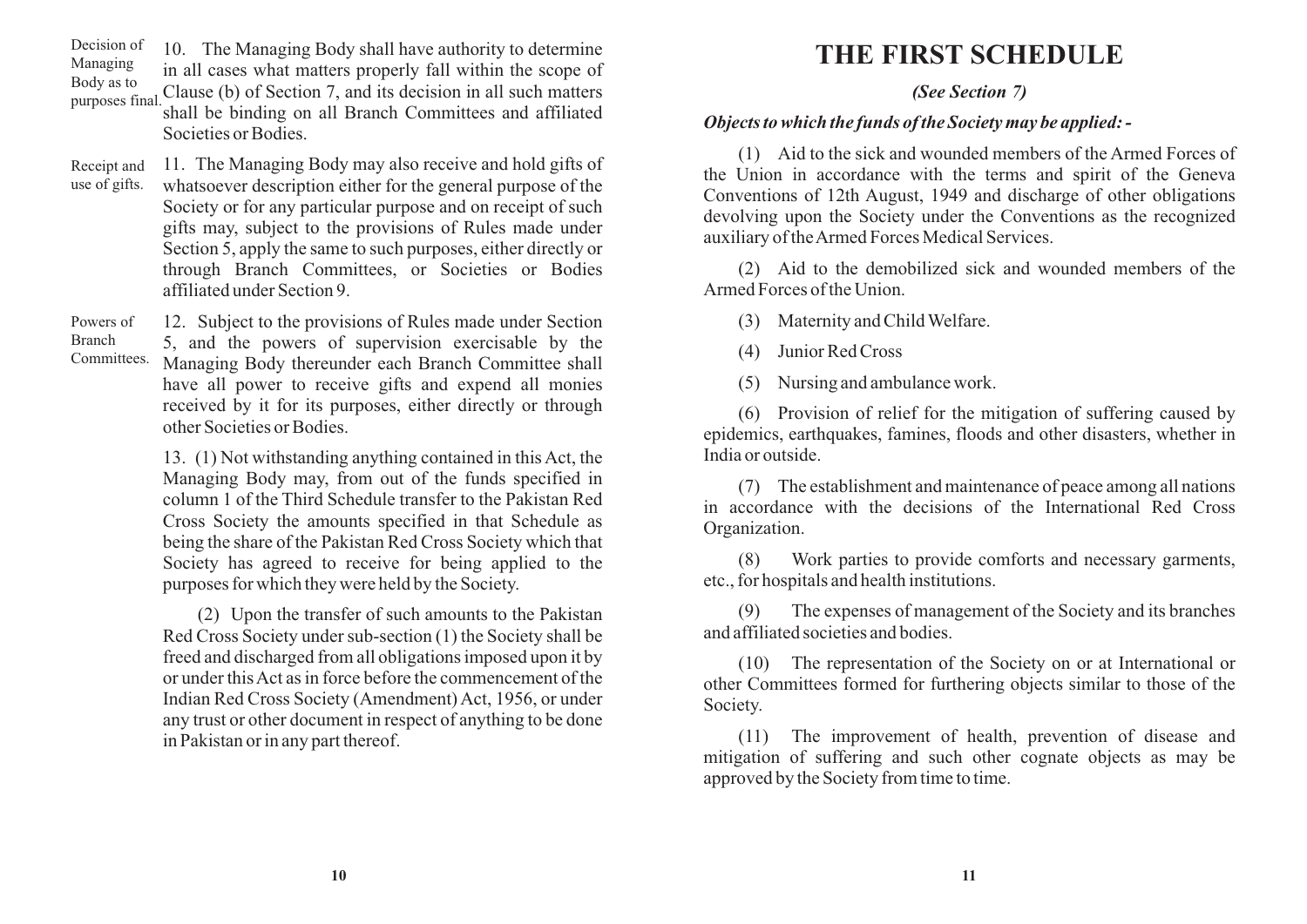# **THE SECOND SCHEDULE**

#### *(See Section 8)*

*Statement showing the approximate percentage of the claim of the States and Union Territories to the income to the property vested in the Society under Clause (b) of Section 6.* 

| Name of States and       | Approximate |
|--------------------------|-------------|
| <b>Union Territories</b> | Percentage  |
| Andhra Pradesh           | 7.88        |
| Arunachal Pradesh        | 0.10        |
| Assam                    | 2.65        |
| <b>Bihar</b>             | 10.25       |
| Chandigarh               | 0.08        |
| Delhi                    | 1.11        |
| Gujarat                  | 4.89        |
| Goa                      | 0.14        |
| Haryana                  | 1.94        |
| Himachal Pradesh         | 0.61        |
| Jammu & Kashmir          | 0.71        |
| Karnataka                | 5.32        |
| Kerala                   | 3.44        |
| Madhya Pradesh           | 7.85        |
| Maharashtra              | 9.35        |
| Manipur                  | 0.22        |
| Meghalaya                | 0.21        |
| Mizoram                  | 0.08        |
| Orissa                   | 3.74        |
| Nagaland                 | 0.14        |
| Punjab                   | 2.40        |
| Rajasthan                | 5.21        |
| Sikkam                   | 0.05        |
| Tamil Nadu               | 6.60        |
| Tripura                  | 0.32        |
| <b>Uttar Pradesh</b>     | 16.47       |
| West Bengal              | 8.07        |
| Andaman & Nicobar        | 0.03        |
| Dadra & Nagar Haveli     | 0.02        |
| Lakshadweep              | 0.01        |
| Daman & Diu              | 0.01        |
| Pondichery               | 0.10        |
|                          | 100.00      |

# **THE THIRD SCHEDULE**

#### *(See Section 13)*

#### *Statement showing the share of Pakistan Red Cross Society in the funds specified in column 1*

| Name of the<br>Fund from<br>which transfer is<br>to be made                                                                                                                                                                             | Share of Pakistan<br>Red Cross Society<br>as on 30.6.48 |                |                | Amount advanced<br>to Pakistan Red<br>Cross Society<br>upto 31.12.52 |                |                | Balance payable<br>to Pakistan Red<br><b>Cross Society</b><br>in securities<br>at cost and cash<br>as agreed upon |              |                |  |  |
|-----------------------------------------------------------------------------------------------------------------------------------------------------------------------------------------------------------------------------------------|---------------------------------------------------------|----------------|----------------|----------------------------------------------------------------------|----------------|----------------|-------------------------------------------------------------------------------------------------------------------|--------------|----------------|--|--|
| 1                                                                                                                                                                                                                                       | $\overline{2}$                                          |                |                | 3                                                                    |                |                | 4                                                                                                                 |              |                |  |  |
|                                                                                                                                                                                                                                         | Rs.<br>a.                                               | P.             |                | Rs.<br>a.                                                            | Ρ.             |                | Rs.<br>a.                                                                                                         | Ρ.           |                |  |  |
| Indian Red Cross<br>Society                                                                                                                                                                                                             | $-41,74,208$                                            | 6              | $\mathfrak{Z}$ | 4,04,348 13                                                          |                | 5              | 37,69,859                                                                                                         | 8            | 10             |  |  |
| <b>Indian Forces</b><br>Medical After<br>Care Fund                                                                                                                                                                                      | 4,81,232 14                                             |                | $\overline{0}$ | 1,30,000                                                             | $\overline{0}$ | $\overline{0}$ | 3,51,232 14                                                                                                       |              | $\overline{0}$ |  |  |
| Lady Chelmsford<br>All India Maternity<br>and Child Welfare<br>Bureau Army Child<br>Welfare Fund                                                                                                                                        | 91,225                                                  | $\overline{0}$ | $\mathbf{0}$   | 8,186 13                                                             |                | $\theta$       | 83,038                                                                                                            | 3            | $\overline{0}$ |  |  |
| Victoria Memorial<br>Scholarship Fund                                                                                                                                                                                                   | 1,83,669                                                | $\overline{4}$ | $\overline{0}$ | 18,395                                                               | 8              | $\overline{0}$ | 1,65,273 12                                                                                                       |              | $\mathbf{0}$   |  |  |
| Total                                                                                                                                                                                                                                   | 49,30,335                                               | 8              | $\mathfrak{Z}$ | 5,60,931                                                             | 2              | 5              | 43,69,404                                                                                                         | 5            | 10             |  |  |
| Add: Amount due from Assam Red Cross Branch                                                                                                                                                                                             |                                                         |                |                |                                                                      |                |                | 36,351                                                                                                            | $\mathbf{0}$ | $\overline{0}$ |  |  |
|                                                                                                                                                                                                                                         |                                                         |                |                |                                                                      |                |                | 44,05,755                                                                                                         | 5            | 10             |  |  |
| Deduct: Amount due from West Punjab Branch<br>of the Pakistan Red Cross                                                                                                                                                                 | 5,543                                                   | $\overline{0}$ | $\theta$       |                                                                      |                |                |                                                                                                                   |              |                |  |  |
| Net Amount payable to Pakistan Red Cross Society                                                                                                                                                                                        |                                                         | 44,00,212      | 5              | 10                                                                   |                |                |                                                                                                                   |              |                |  |  |
| Add-Interest on the securities in the share of the<br>Pakistan Red Cross Society from 1.7.48 to the<br>date of transfer after adjusting interest on the<br>amount due from the West Punjab Branch<br>of the Pakistan Red Cross Society. |                                                         |                |                |                                                                      |                |                |                                                                                                                   |              |                |  |  |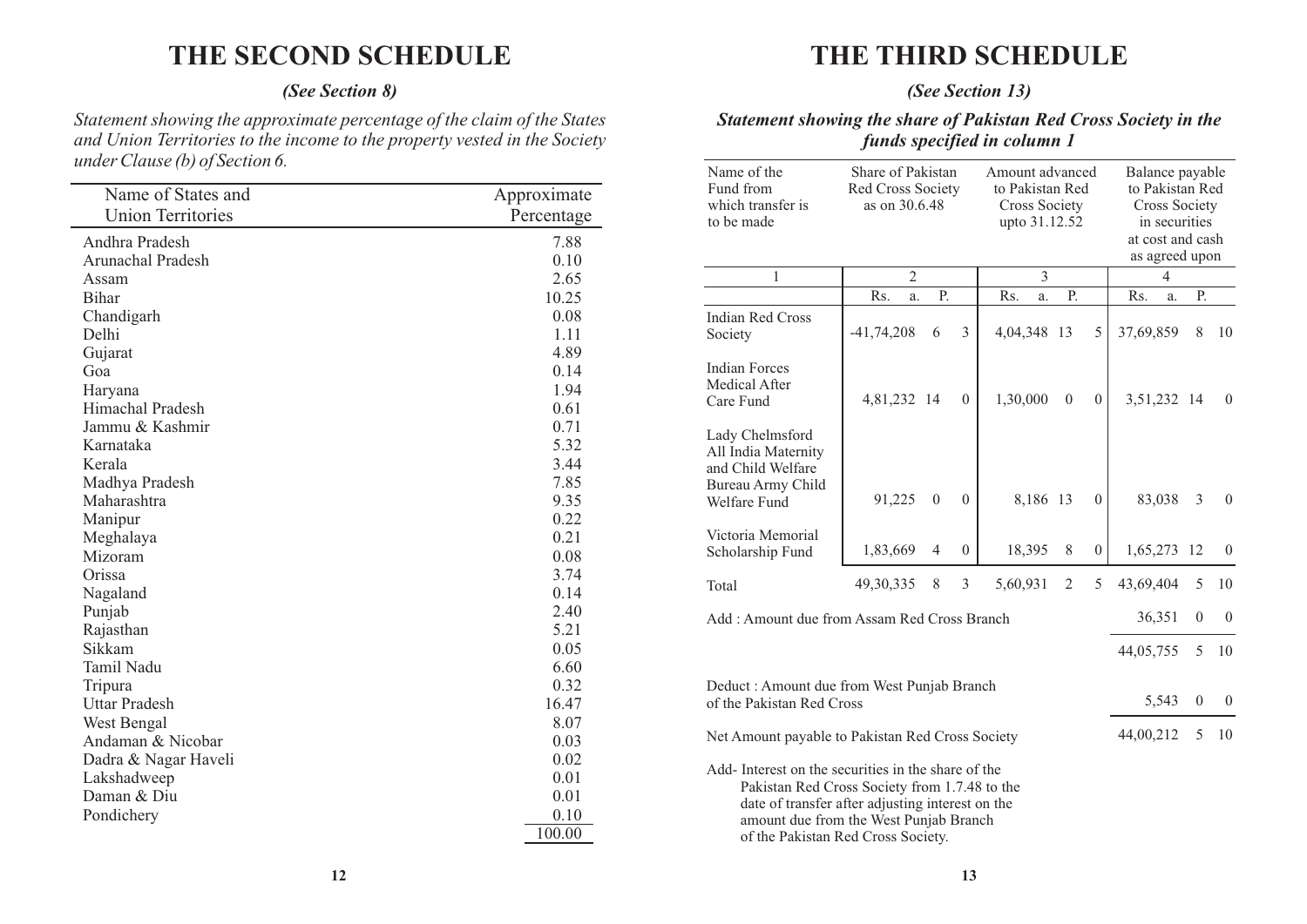# **GENERAL MEETING**

### **INDIAN RED CROSS SOCIETY**

New Delhi, the 29th June 1992

No.26/ADM/92. – In exercise of the powers conferred by Section 5 of the Indian Red Cross Society Act, 1920 (XV of 1920), the Managing Body of the Indian Red Cross Society with previous approval of the President of the Society, hereby makes the following Rules for regulating the constitution of the Managing Body: -

- 1. SHORT TITLE AND COMMENCEMENT:
	- (1) These Rules may be called the Indian Red Cross Society (Constitution of Managing Body) Rules, 1992.
	- (2) They should come into force at once.
- 2. COMPOSITION OF MANAGING BODY:

The Managing Body of the Society shall consist of the following members, viz:

- (a) a Chairman to be nominated by the President: for such term as he may deem fit,
- (b) six members to be nominated by the President for such term as he may deem fit,
- (c) twelve members to be elected by the State and Union Territory Branch Committees for a term of two years in accordance with the procedure laid down in Rule 4;

Provided that not more than one member shall be elected by each State/Union Territory Branch Committee;

Provided further that no member elected under this Section, shall hold office continuously for more than two terms.

3. ELECTORALCOLLEGE:

For electing twelve members of the Managing Body there shall be an electoral college consisting of one elected representative from each State and Union Territory Branch Committee.

- 4. ELECTION OF MEMBERS TO THE NATIONAL MANAGING **BODY** 
	- (1) The place, date and time at which the election for the members of the National Managing Body shall be held shall be notified with the approval of the Chairman.
	- (2) The members of the Electoral College shall elect from amongst themselves twelve members to represent the State and Union Territory Branches in the National Managing Body.
	- (3) At the time of election, each member of the Electoral College shall be entitled to cast twelve votes subject to the condition that he shall not cast more than three votes in favour of candidates from each of the following four regions.

*Northern Region:* - Haryana, Himachal Pradesh, Jammu and Kashmir, Punjab, Uttar Pradesh, Chandigarh and Delhi.

*Southern Region:* - Andhra Pradesh, Karnataka, Kerala, Andaman and Nichobar, Tamil Nadu, Lakshadweep, Puducherry and Orissa.

*Eastern Region:* - Assam, Bihar, Manipur, Meghalaya, West Bengal, Nagaland, Sikkim, Tripura, Mizoram and Arunachal Pradesh.

*Western Region:* - Madhya Pradesh, Maharashtra, Dadra and Nagar Haveli, Daman and Diu, Gujarat, Goa and Rajasthan.

- (4) From each region the first three branch representatives who would have secured the maximum votes in that region shall be declared as elected on the National Managing Body.
- (5) In the event of tie, the Chairman shall decide as of which Branch representative shall be elected in the Managing Body and his decision shall be final.
- (6) The elected Branch representative shall hold office as members until the National Managing Body is reconstituted for the next term.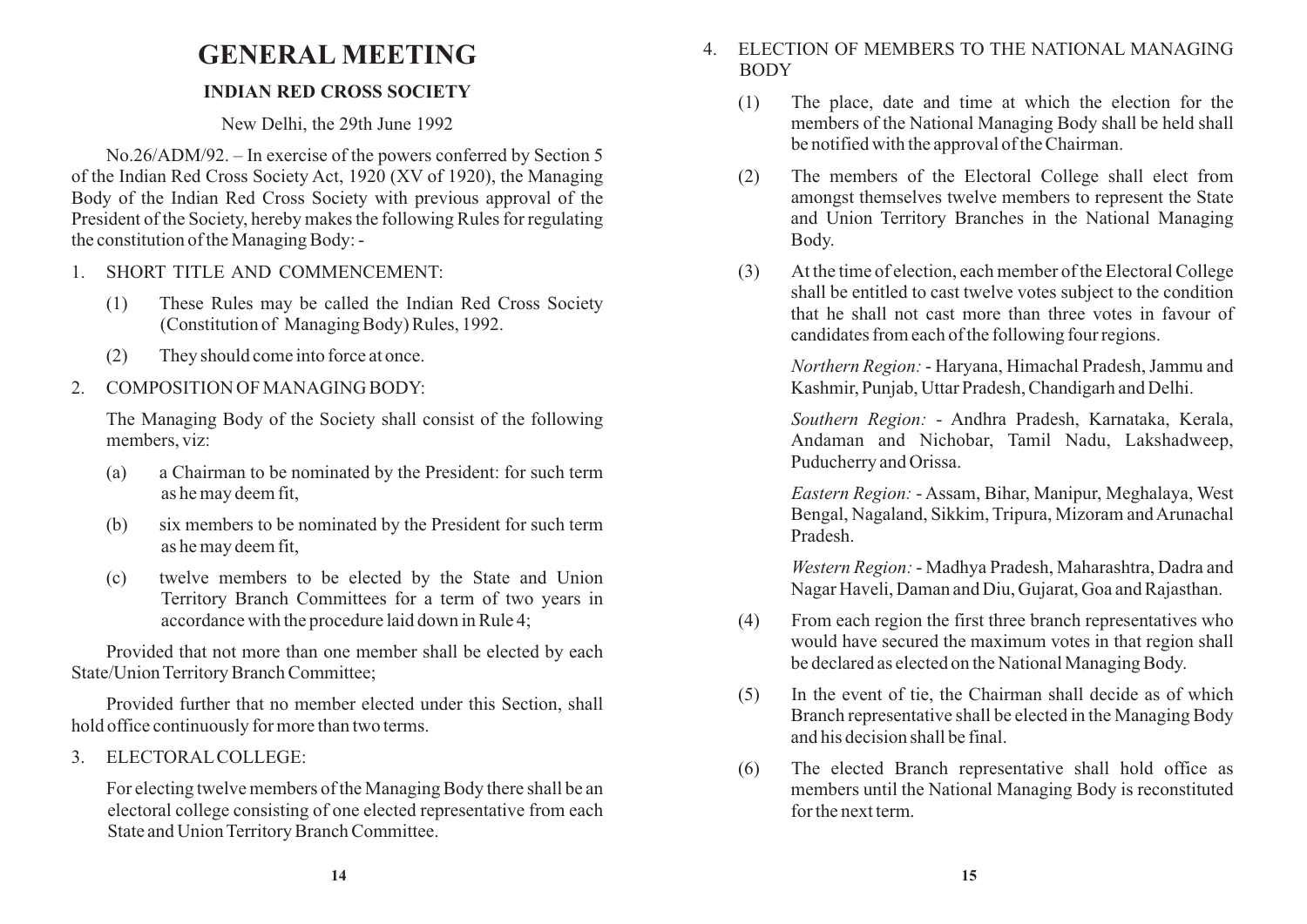(7) Vacancies among the elected members occurring during the unexpired term of the National Managing Body shall be filled by a Branch representative elected by the State/Union Territory Committee to which the vacating member belongs.

### 5. INTERPRETATION

Where any doubt arises as to the interpretation of these Rules it shall be referred to the Managing Body for a decision and the decision of the Managing Body shall be final.

#### 6. REPEAL AND SAVING

On the commencement of these Rules, every Rule, regulation or order in force immediately before such commencement shall in so far as it provides for any of the matter contained in these rules ceases to operate.

# **INDIAN RED CROSS SOCIETY**

#### **New Delhi, the 20th June 1994**

### No. 48/Org/93-94

In exercise of the powers conferred by section 5 of the Indian Red Cross Society Act, 1920 (XV of 1920), the Managing Body of the Indian Red Cross Society, with the previous approval of the President hereby makes the following Rules for regulating the management, function, control and procedure of the Society.

### **1. SHORT TITLE AND COMMENCEMENT:**

- 1. These Rules may be called the Indian Red Cross Society Rules, 1994.
- 2. They shall come into force at once.

# **2. DEFINITIONS :**

- 1. In these rules, unless the context otherwise requires
	- a. "ACT" means the Indian Red Cross Society Act, 1920 (XV of 1920) with all amendments thereof;
	- b. "Chairman" means the Chairman of the Indian Red Cross Society nominated by the President under Section 4B(1) (a) of the Indian Red Cross Society Act, 1920;
	- c. "Headquarters" means the National Headquarters of the Indian Red Cross Society at New Delhi;
	- d. "President" means the President of India.
	- e. "Secretary-General" means the Secretary-General of the Indian Red Cross Society appointed under Section 4C(I) of the Indian Red Cross Society Act, 1920;
	- f. "Treasurer" means the Treasurer of the Indian Red Cross Society appointed under Section 4C(1) of the Indian Red Cross Society Act, 1920;
	- g. "Vice-Chairman" means the Vice-Chairman of the Indian Red Cross Society appointed under Rule 5(2) of these Rules.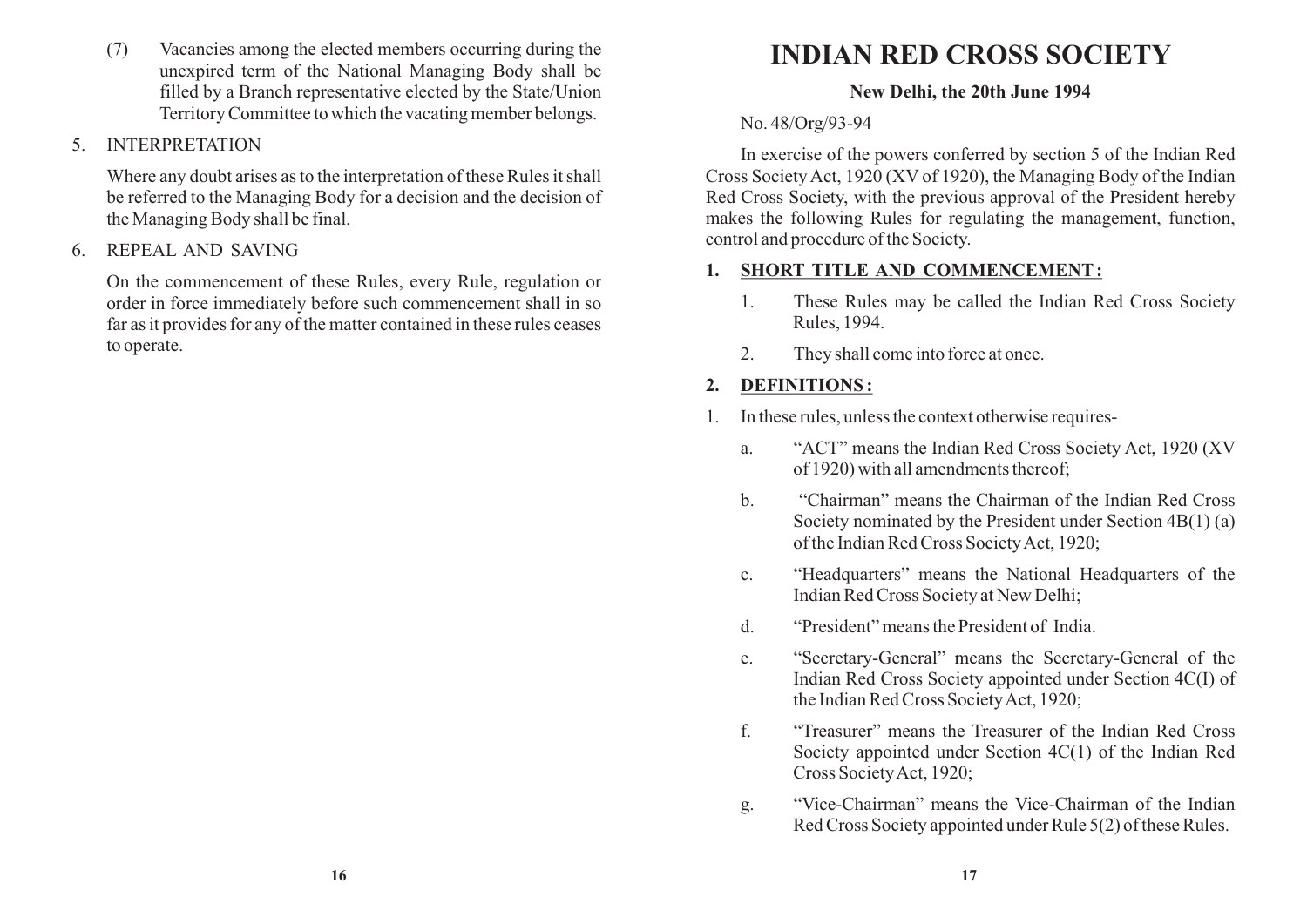2. All other words and expressions not defined shall carry the normal meaning assigned to them.

#### **3. MEMBERS :**

- 1. There shall be the following grades of members of the Society :
	- a. Vice-Presidents
	- b. Patrons
	- c. Vice-Patrons
	- d. Members
	- e. Associate Members
	- f. Institutional Members
- 2. The Vice-Presidents shall be the Presidents of States and Union Territory Red Cross Branches:

Provided that any Honorary Vice-President enrolled in accordance with the Rule 1(b) of chapter I already made, who is a member of the Society shall continue to be a member in the grade of Honorary Vice-President.

- 3. The rate of subscriptions which will entitle a member to be categorized in one or other of the above grades of members of the Society shall be determined by the Managing Body of the Society from time to time.
- 4. An Institutional Member may, at any time, become a Patron or Vice-Patron. The sum of subscription for the grade of a Patron or Vice-Patron shall be as determined by the Managing Body :

Subject to the condition that such membership shall be valid for ten years from the date of admission into the new grade.

- 5. The Managing Body may also nominate any person to Honorary Membership of the Society of any grade for the services rendered by him to the Society.
- 6(a) Payment of subscription could be made either to National Headquarters or to the State/Union Territory or District Branch concerned. Such payment shall be apportioned in the following

manner:

- i. Headquarters 15%
- ii. State/Union Territory Branch 15%, and
- iii. District Branch to which the member belongs 70%

In case of member not belonging to any District Branch the apportionment shall be as follows:

- a. Headquarters 15%
- b. State/Union Territory Branch 85%.
- 6(b) Donations received by the Headquarters/any of the Branches shall, unless the donor specifies the particular purpose for which the same is to be used, be utilized by the receiving body for its general purpose provided that in case of donations received by a District Branch and not earmarked for a particular purpose, 15% of the same shall be payable to the State/Union Territory Branch and 15% to the National Headquarters and in case of donations received by any of the State/Union Territory Branches not earmarked for a particular purpose, 15 % of the same shall be payable to the Headquarters.
- 6(c) The provisions of Section 6(b) above shall apply in respect of net proceeds of collections from fairs, raffles, sale of pin-flags, seals, fetes, lotteries and variety shows and any other collections received by any of the District or State/Union Territory Branches and not earmarked for a specific purpose.

## **4. GENERALMEETING**

- 1. A General Meeting of the Society shall be held once a year at the Station of the Headquarters of the Society upon a date (or dates) to be fixed by the President. Notice of such Annual General Meeting shall be given at least twenty one days before the date fixed by publication in the press and shall specify the business to be transacted.
- 2. The following shall be entitled to attend the Annual General Meeting and to vote on any question that may be brought before the meeting for determination: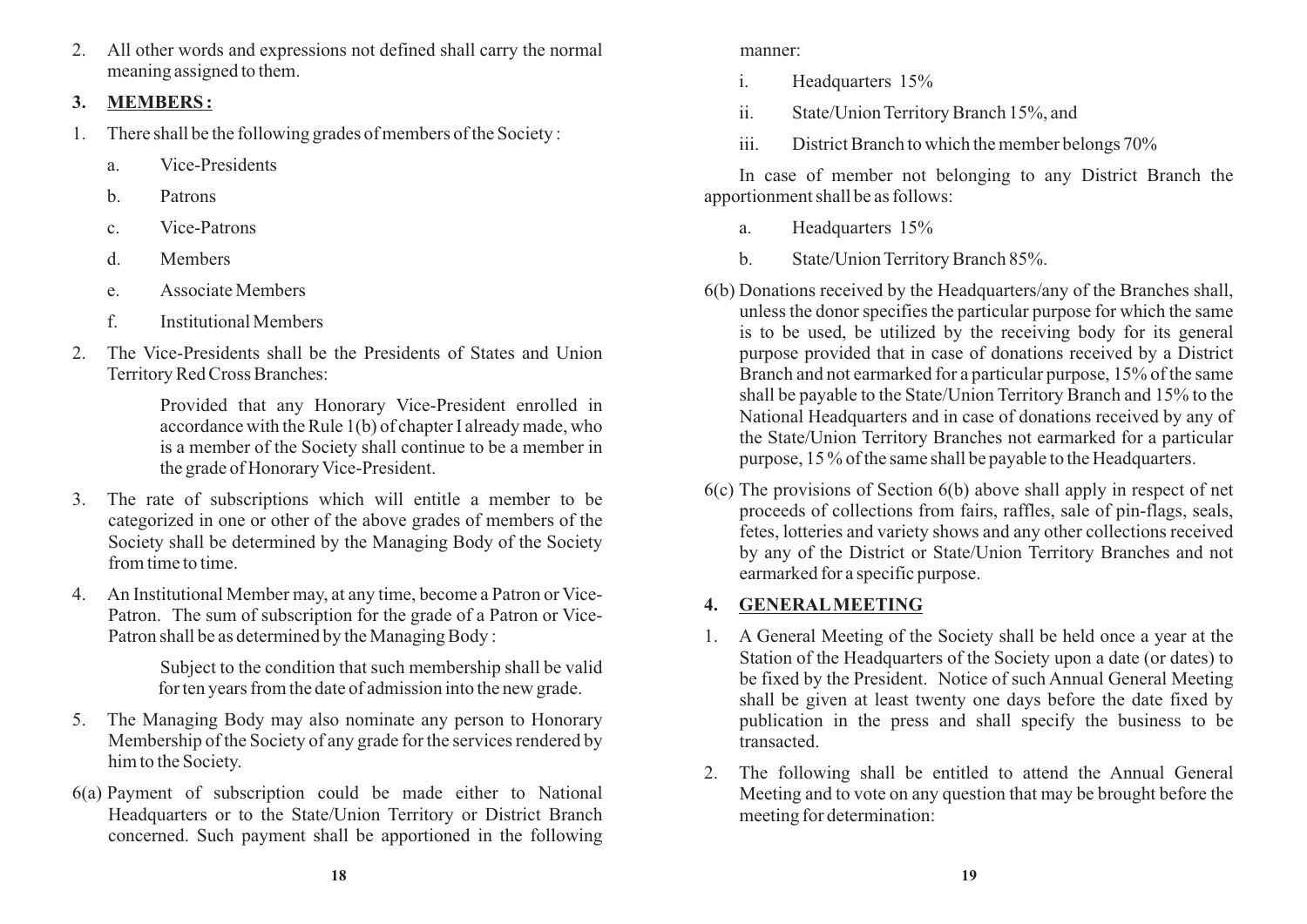- a. The Presidents of State and Union Territory Red Cross Branches in their capacity as Vice-Presidents;
- b. Members of the Managing Body;
- c. Ten member delegates, other than Associate Members, nominated by each Branch Committee; &
- d. Associate Member delegates (to attend as Observers) nominated by each State and Union Territory Branch Committee on the basis of one percent of the respective membership strength subject to a maximum of 40.

The Honorary Legal Advisor or any other authority or person who in the opinion of the Managing Body is associated with the functions and activities of the Society, shall be special invitees at the Annual General Meeting.

NOTE: The Institutional Member's right to vote shall, if available, be exercised by appropriate authorized representative.

- 3. At each Annual General Meeting, the Annual Report, the audited Annual Accounts and the Budget for the succeeding financial year shall be presented, considered and adopted. At the Annual General Meeting a practicing Chartered Accountant shall be appointed as a Statutory Auditor for the purpose of compilation and certification of accounts.
- 4. The Annual Accounts for the financial year concluding prior to the Annual General Meeting shall, before being presented, be circulated to the State and Union Territory Branch Committees.
- 5. (a) An Extraordinary General Meeting of the Society may be convened at any time by the President for any purpose connected with the Society.

(b) Fifteen day's notice shall be given of such meeting by publication in the press, with the agenda to be brought before it, and no business other than that specified in such agenda shall be transacted.

6. (a) All Annual General Meetings shall be presided over by the President or in his absence by the Chairman of the Managing Body or some other person appointed by the Chairman.

(b) The resolutions before Annual General Meeting shall be passed and decided by the majority of members present and voting, the voting being by show of hands.

(c) In case of an equality of votes, the Chairman of the meeting shall have a second or casting vote.

## **5. MANAGING BODY:**

- 1. The Managing Body of the Society shall be constituted in accordance with the provisions of the Act and the Indian Red Cross Society (constitution of Managing Body) Rules, 1992.
- 2. The Managing Body shall at the first meeting held after its composition or election, elect from amongst themselves a Vice-Chairman.
- 3. An ordinary Meeting of the Managing Body shall be held once a quarter at such time and at such place as may be fixed by the Chairman. At the meeting held in the last quarter of the year, the Annual Budget of the Society for the succeeding year shall be considered.
- 4. An Extraordinary Meeting of the Managing Body may be called at any time by the Chairman.
- 5. Upon a requisition in writing made by any five members of the Managing Body, the Chairman shall call an Extraordinary Meeting.
- 6. Fourteen days' clear notice of any meeting of the Managing Body, specifying the place, day and hour of the meeting, and the general nature of the business to be transacted shall be given to every member of the Managing Body by post, provided that non receipt of such notice by a member for reasons beyond the control of the Society shall not render the proceedings invalid.
- 7. At meetings of the Managing Body five members shall form the quorum.
- 8. If no quorum is present within half an hour of the time fixed for a meeting, the meeting shall be adjourned to the next week to be held at the same time and at the same place. At such adjourned meeting,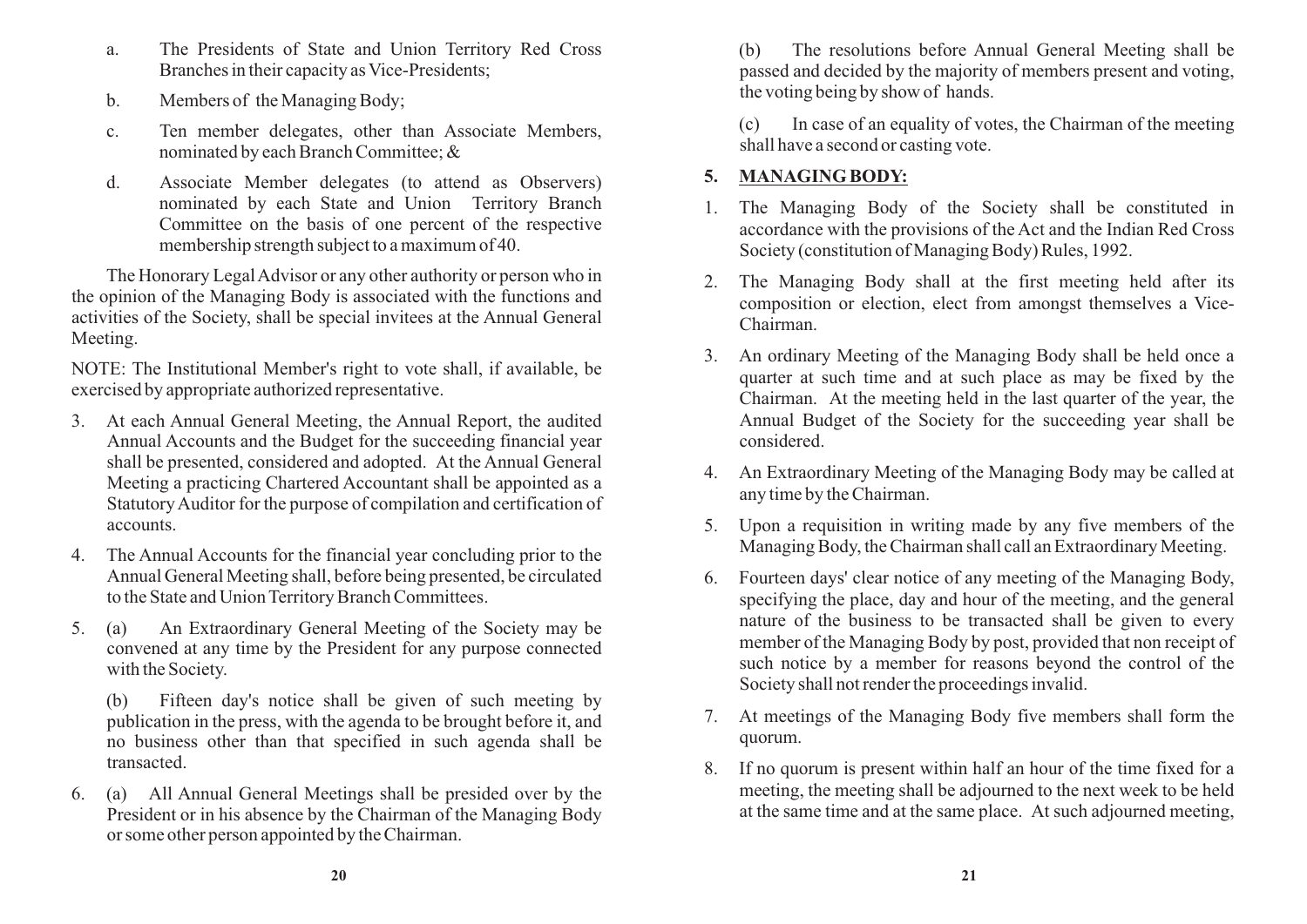the business for which the meeting called may be transacted, whether a quorum is present or not.

- 9. In the event of an equality of votes at any meeting, the Chairman shall have a second or casting vote.
- 10. The Managing Body may from time to time, appoint representative(s) of the Society to participate in meetings of the International Federation of Red Cross & Red Crescent Societies or to serve on its Committees convened for the consideration of objects which concern the Society, and may sanction all reasonable expenditures for such purposes.
- 11 (i) The Managing Body shall, with the previous approval of the President, appoint the Secretary General and the Treasurer of the Society.

(ii) The term of office and the conditions of service of the Secretary General and the Treasurer shall be as fixed by the Managing Body from time to time.

(iii) Appointments of all other officers and staff at the Headquarters shall be made by the Secretary General on the recommendations of appropriate Selection Committee to be appointed by Managing Body from time to time, subject to the conditions that-

- (a) In the case of appointments to posts of Joint Secretary and Director, Blood Bank, the approval of the Managing Body shall be taken; and
- (b) In the case of appointments to posts of Deputy Secretary and Director the approval of the Chairman shall be taken.
- 12. There shall be a Honorary Legal Advisor appointed to advise, render legal assistance and make representations on behalf of the Society as is required by the Society.
- 13. The Seal of the Society shall not be affixed to any instrument except by the authority of a resolution of the Managing Body and in the presence of one member of the Managing Body and the Secretary General or such other person as the Managing Body may appoint for

the purpose; the member and Secretary General or other person as aforesaid shall sign every instrument to which the Seal of the Society is so affixed in their presence.

- 14. Ordinary documents such as service agreements, leases etc. may be executed by the Secretary General on behalf of the Society and Managing Body.
- 15. Any notice by the Society or the Managing Body shall be valid if given by the Secretary General.
- 16. The Managing Body shall have the power to make Standing Orders for regulating its own procedure, the procedure of Committees appointed by it, and the duties of the Officers of the Society.

#### **6. EXECUTIVE COMMITTEE:**

- 1. At the first meeting in each year, the Managing Body may appoint an Executive Committee for the transaction of the current duties of the Society. The transaction of such Committee shall be duly recorded and laid before the Managing Body at its next meeting.
- 2. The Executive Committee shall consist of
	- (a) The Chairman and Vice-Chairman of the Managing Body,
	- (b) Four members elected by the Managing Body from among its members,
	- (c) Honorary Legal Advisor, and
	- (d) Not exceeding two members co-opted by the Executive Committee.
- 3. The Executive Committee shall ordinarily meet once a month provided that Chairman may convene a meeting of the Committee whenever in his opinion it is necessary. Four members shall form a quorum.
- 4. In case of an emergency arising, the Executive Committee may perform any duty laid on the Managing Body by these Rules; but in such case it shall report any action so taken to the Managing Body at the next meeting for confirmation.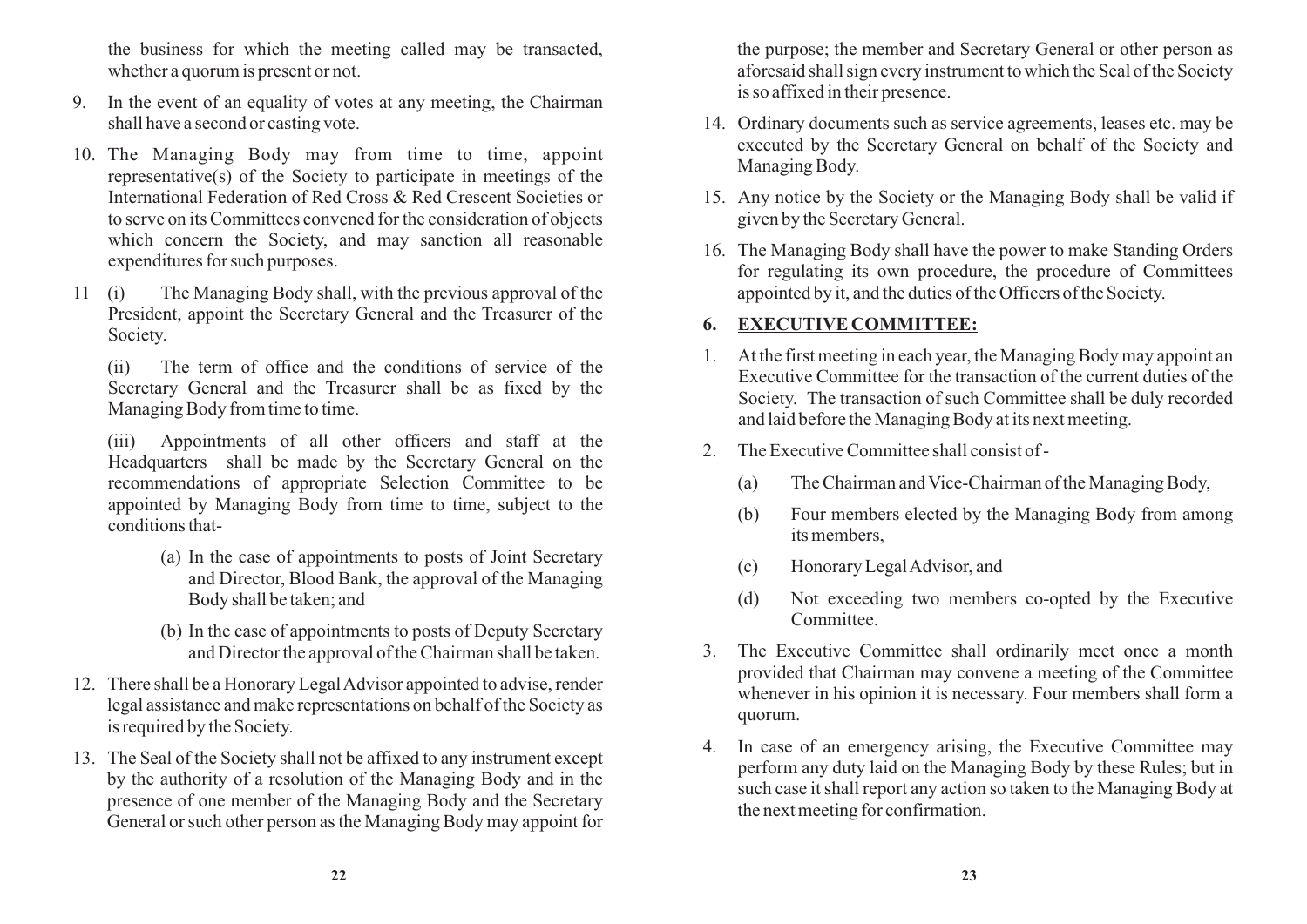### **7. FINANCE COMMITTEE:**

- 1. The Managing Body shall appoint a Finance Committee consisting of the Vice-Chairman, two members of the Managing Body, the Honorary Legal Advisor, the Secretary General and the Treasurer.
- 2. All matters affecting the finances of the Society shall ordinarily be referred to the Finance Committee for advice and opinion before being determined by the Executive Committee or the Managing Body, as the case may be.
- 3. The Managing Body may empower the Finance Committee to transact and decide on matters of current financial business provided such business does not involve any departure from the objectives of the Society and the money involved is included in the budget estimates.
- 4. The Finance Committee may be empowered to sanction expenditure beyond the budget estimates upto a limit as may be determined by the Managing Body from time to time.
- 5. The Finance Committee may likewise empower the Secretary General to incur expenditure of a routine nature involving no departure from the objectives of the Society if the sum involved is included in the budget estimates.
- 6. The Secretary General may also be empowered by the Finance Committee to incur, when necessary, expenditure beyond the budget estimates upto a limit as may be determined by the Managing Body from time to time.
- 7. The Finance Committee may also empower the Secretary General to sanction expenditure for such specific purposes for which donations have been received in cash or kind subject to subsequent report to the Managing Body. The Finance Committee may likewise empower the Secretary General to incur expenditure in each ordinary case and in emergencies subject to reporting to the Finance Committee at its next meeting for ratification.
- 8. The Finance Committee shall be empowered to sanction grants in circulation.
- 9. The Finance Committee shall consider the report of the Auditors and scrutinize the annual accounts of the Society and shall prepare the annual budget and shall submit the same to the Managing Body for consideration. The detailed report of the Auditors shall be submitted to the Treasurer who will take necessary action on the report in consultation with the Secretary General.
- 10. The Finance Committee shall ordinarily meet once every three months. Additional meetings may be called when necessary. Three members shall form the quorum.
- 11. The proceedings of the Finance Committee shall be laid before the Managing Body and the Executive Committee for consideration.

### **8. MEDICAL AND MATERNITY & CHILD WELFARE COMMITTEE:**

- 1. The Managing Body shall appoint a Medical and Maternity & Child Welfare Committee consisting of the Vice-Chairman, the Secretary General, the Director General of Health Services or his representative, the Director General of Armed Forces Medical Services or his representative, the Surgeon to the President, one medical personnel from each of the four regions of the State/Union Territory Branches, and two representatives of social organizations concerning maternity & child welfare activity.
- 2. The Committee shall advise on all such questions that may be referred to it either by the Managing Body or the Executive Committee or the Secretary General.
- 3. Matters relating to Maternity & Child Welfare work of the Society shall also be looked after by this Committee.
- 4. The Committee shall administer the Lady Chelmsford All India League for Maternity and Child Welfare Fund and the Victoria Memorial Scholarships Fund and shall carry on the activities of these bodies..
- 5. The Committee shall assume the management of any other funds or money intended for Maternity & Child Welfare in India and entrusted by the Managing Body of the Society.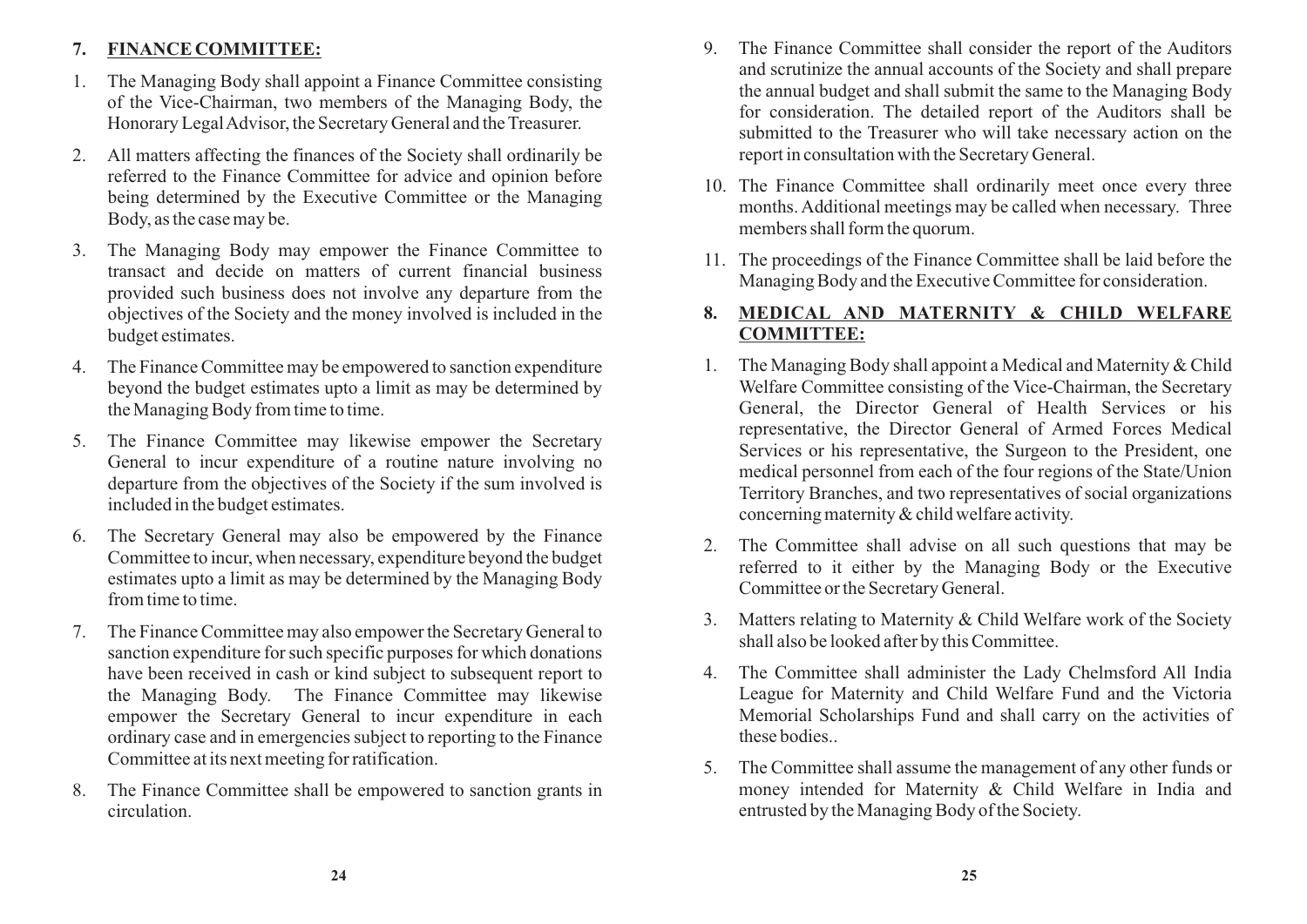- 6. The separate identity of the funds specified or any other formally constituted funds entrusted to the Committee shall be preserved. A separate budget and statement of accounts shall also be maintained for each of the funds as long as it may, with the annual income by way of interest on the original corpus, be possible to support distinct national programmes.
- 7. The Committee shall ordinarily meet once every six months at such time and place as may be fixed by the Chairman of the Committee. Additional meetings may be called when necessary. During such meetings five members shall form the quorum.
- 8. The budget of the funds and the minutes of the Committee shall be laid before the Managing Body and the Executive Committee for consideration.
- 9. The three lakhs of rupees allocated from the Silver Jubilee Fund, India, 1935, for Indian Army Child Welfare and handed over to the Society for administration and all transactions connected therewith shall be shown separately in the Lady Chelmsford All India League for Maternity and Child Welfare Fund budget.

## **9. ANYOTHER COMMITTEE(S):**

The Managing Body may appoint such other Committee(s) for specific task(s) and for such duration as it may consider necessary from time to time.

The proceedings of such Committee(s) shall be laid before the Managing Body and the Executive Committee for consideration.

## **10. BANKERS:**

The Bankers of the Society and all the funds administered by the Society shall be the State Bank of India and/or any other nationalized bank as the Managing Body may name from time to time for maintenance of current accounts or savings bank accounts and short term or fixed deposits.

## **11. AUDITORS:**

The annual accounts of the Society as well as funds administered by the Society shall be audited by a practicing Chartered Accountant to

be appointed as a Statutory Auditor for the purpose of compilation and certification of accounts.

## **12. INVESTMENTS:**

All investments of funds shall be held in any of the forms as provided under section 11(3) of Income Tax Act 1961. Investments shall only be made or altered in accordance with Section 11(3) of the Income Tax Act 1961 with the approval of the Finance Committee which in turn will be reporting to the Managing Body.

- 2. All transactions involving expenditure of invested capital shall be authorized by a resolution of the Managing Body of the Society confirmed by the President of the Society.
- 3. All transactions, endorsements, discharges and communications to the bankers of the funds and others concerned regarding investments including the placings and taking up of fixed deposits, shall be made only with the approval of the Chairman and the Treasurer.
- 4. The current and savings bank accounts of the Society and its allied funds shall be operated upon jointly by atleast two of the following officers of the Society:
	- a. Secretary General
	- b. Joint Secretary
	- c. Deputy Secretary/Director Incharge of Finance of the Society.

Provided that in case of financial transactions exceeding Rs.10,000/- one of the signatories shall necessarily be the Secretary General.

# **13. INTERPRETATION:**

Where any doubt arises as to the interpretation of these rules, it shall be referred to the Managing Body of the Society for a decision and the decision of the Managing Body shall be final.

## **14. REPEALAND SAVING:**

1. On the commencement of these rules, every rule, regulation or order